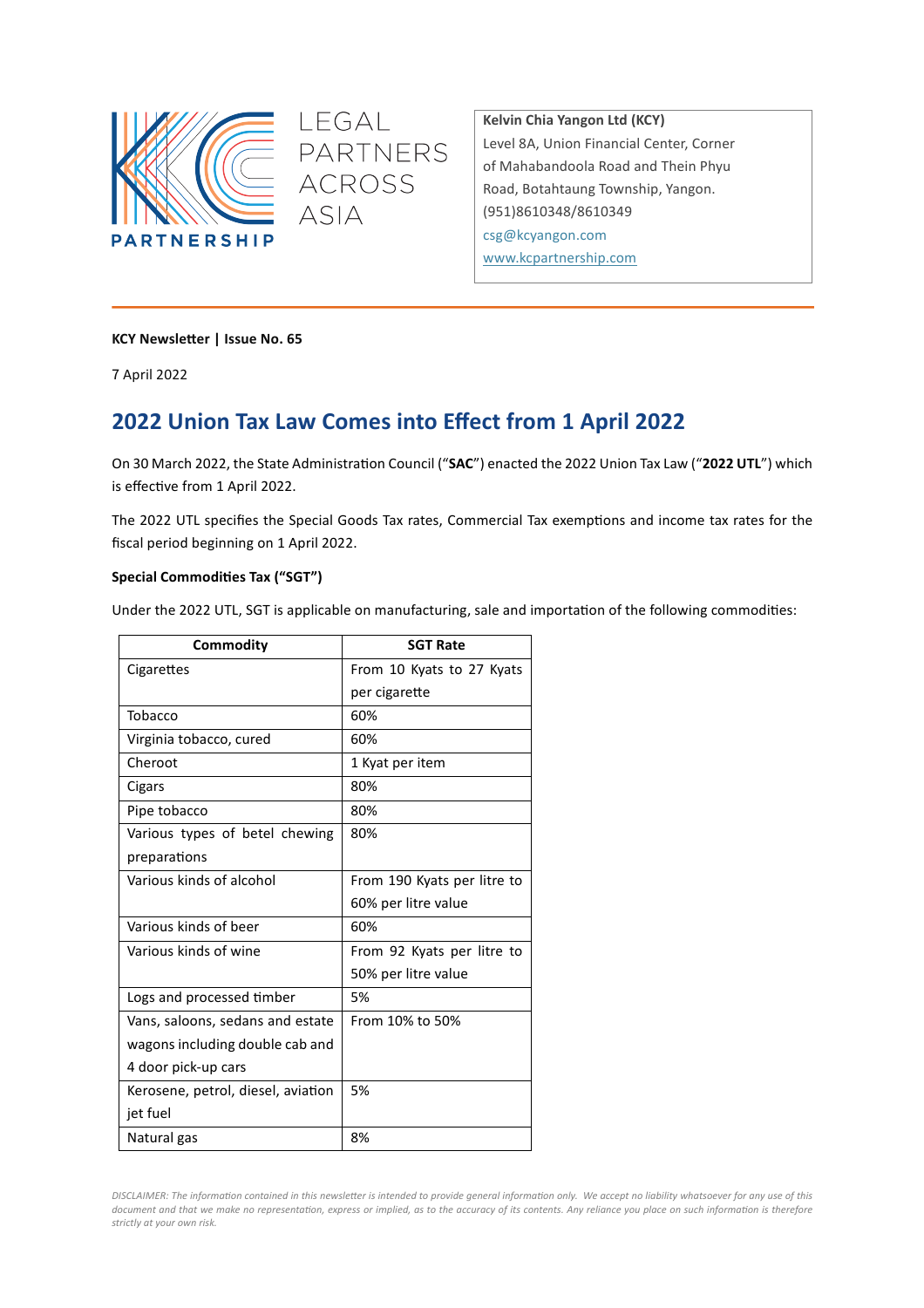

Furthermore, there is SGT applicable on exportation of commodities for "Logs and converted timber" with the rate of 10%. The 2022 UTL also prescribe that no SGT will be levied on the domestic production and sale of tobacco, cheroot and cigar if the total annual sales revenue does not exceed 20 million kyats.

## Commercial Tax ("CT")

Under the 2022 UTL, the number of goods and services allowed for CT exemption remains as 45 items and 33 items respectively, as compared to the 2021 Union Tax Law ("2021 UTL"). The CT exempted goods include certain food commodities, agricultural and livestock-related commodities, school and stationery commodities, healthrelated commodities, commodities used for religious and community purposes, transportation related commodities, commodities used for industrial purposes, defense related commodities, gems and minerals, and other specified general commodities.

The CT exempted services are from foreign affairs sector, defense sector, religious and cultural sector, transportation and telecommunications sector, education and press sector, health sector, planning and finance sector, social welfare and resettlement sector, industrial and power sector, and general sector.

For the sale of goods and service other than the CT exempted goods and services, CT is applicable where the annual turnover exceeds the threshold amount of 50 Million Kyats, and CT rates applicable are as follow;

- 5% for sales of goods and service in general;
- 3% for sales value of property development;
- 3% for hotel and tourism services:
- 1% for sales of gold jewelries, and there is no input-tax offset allowance is provided for gold jewelries.

The 2022 UTL states that exempted commercial tax needs to be paid if there is no re-export for the products which are initially imported under temporary admission or under the drawback system. Further, the 2022 UTL requires that new SIM cards activations will be subject to one-time CT of MMK 20,000 and internet services (both mobile and fixed services) will be subject to 15 % CT. This provision is carried verbatim from the amendment to the 2021 UTL published by SAC on 6 January 2022.

Exporting of the following products are subject to CT with the respective rate;

- 8% for exporting of electricity
- 5% for exporting of crude oil

Except for the CT on electricity and crude oil, Commercial Tax for export is 0%, and the CT payment incurred at the time of purchase or production can be offset, or where the CT paid upon production or purchase is greater than the CT applicable at export, refund may be applied for

#### **Income Tax**

Under the 2022 UTL, Corporate Income Tax ("CIT") rate remains the same as under the 2021 UTL, which is 22% on the net profits for the following type of entities:

- 1. Companies incorporated under Myanmar Company Law or Special Company Act 1950,
- 2. Income of non-resident foreigners, other than their salary,
- 3. Companies operating under permission from the Myanmar Investment Commission ("MIC"), and
- 4. State-owned enterprises.

Additionally, the 2022 UTL specifies that the applicable CIT for the companies listed on Yangon Stock Exchange is 17% on the net profits.



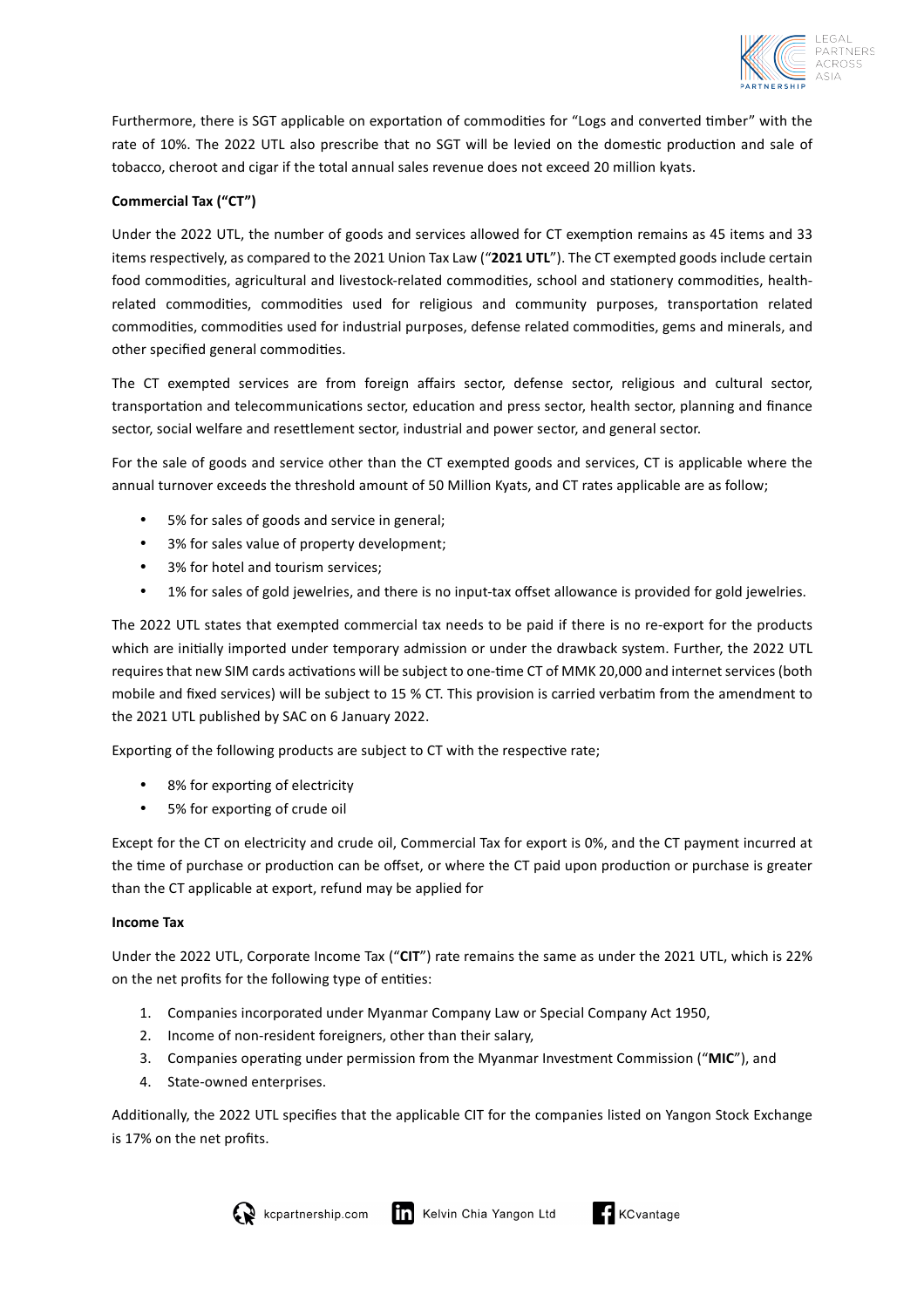

**Personal Income Tax ("PIT")** related to salary income is exempted for tax payers whose income are below 4,800,000 Kyats per annum. The applicable income bracket and tax bracket for PIT remain unchanged, as described in the following table.

| No. | Level of Income      | Tax        |       |
|-----|----------------------|------------|-------|
|     | From (Kyats)         | To (Kyats) | Rates |
|     |                      | 2,000,000  | 0%    |
| C   | 2,000,001            | 10,000,000 | 5%    |
| ς   | 10,000,001           | 30,000,000 | 10%   |
| Δ   | 30,000,001           | 50,000,000 | 15%   |
|     | 50,000,001           | 70,000,000 | 20%   |
| 6   | 70,000,001 and above |            | 25%   |

PIT shall be paid according to the prescribed tax rates after deducting the following allowances under Section 6 of Income Tax Law:

- 20% for own allowance (maximum 10 Million Kyats)
- 1 Million Kyats allowance for each parent
- 1 Million Kyats allowance for spouse (if spouse has no-taxable income)
- 5 Million Kyats allowance for each of child
- Own Life Insurance Premium and for spouse

**Rental Income**: Rental of properties except where the lessor is a state-owned enterprise, companies operating with a MIC permit, other companies, and cooperatives, the income tax applicable on such rental is 10%, as it was stipulated in the 2021 UTL.

For rental of properties where the lessor is a state-owned enterprise, businesses operating with a MIC permit, companies, and cooperatives; income from rental are included in its cumulative income, where CIT of 22% is assessed on net profits.

Capital Gain Tax ("CGT"): For profits arising from the sale of capital asset, including land, building, vehicles and other capital assets, there is CGT of 10% applicable on sale of capital assets in non-oil and gas related sectors, as it was under the 2021 UTL. CGT is applicable to both resident and non-resident taxpayers deriving a profit from the sale, exchange or a transfers of capital assets in Myanmar if the total value of capital asset sold, exchanged or transferred is 10 million Kyats and above.

| No. | Profit                                      | <b>Tax Rates</b> |
|-----|---------------------------------------------|------------------|
| 1.  | up to equivalent of Kyat (100,000) millions | 40 %             |
| 2.  | from equivalent of Kyat (100,001) to        | 45%              |
|     | (150,000) millions                          |                  |
|     | equivalent of Kyat (150,001) millions and   | 50%              |
|     | above                                       |                  |

CGT for companies in the oil and gas sector is as follows,

Tax Relief for Small and Medium Enterprises: For newly incorporated small and medium enterprises, as it was in the 2021 UTL, CIT is exempted for the three years from the date of business commencement, including the year of business commencement, on net profits of up to 10 million Kyats.



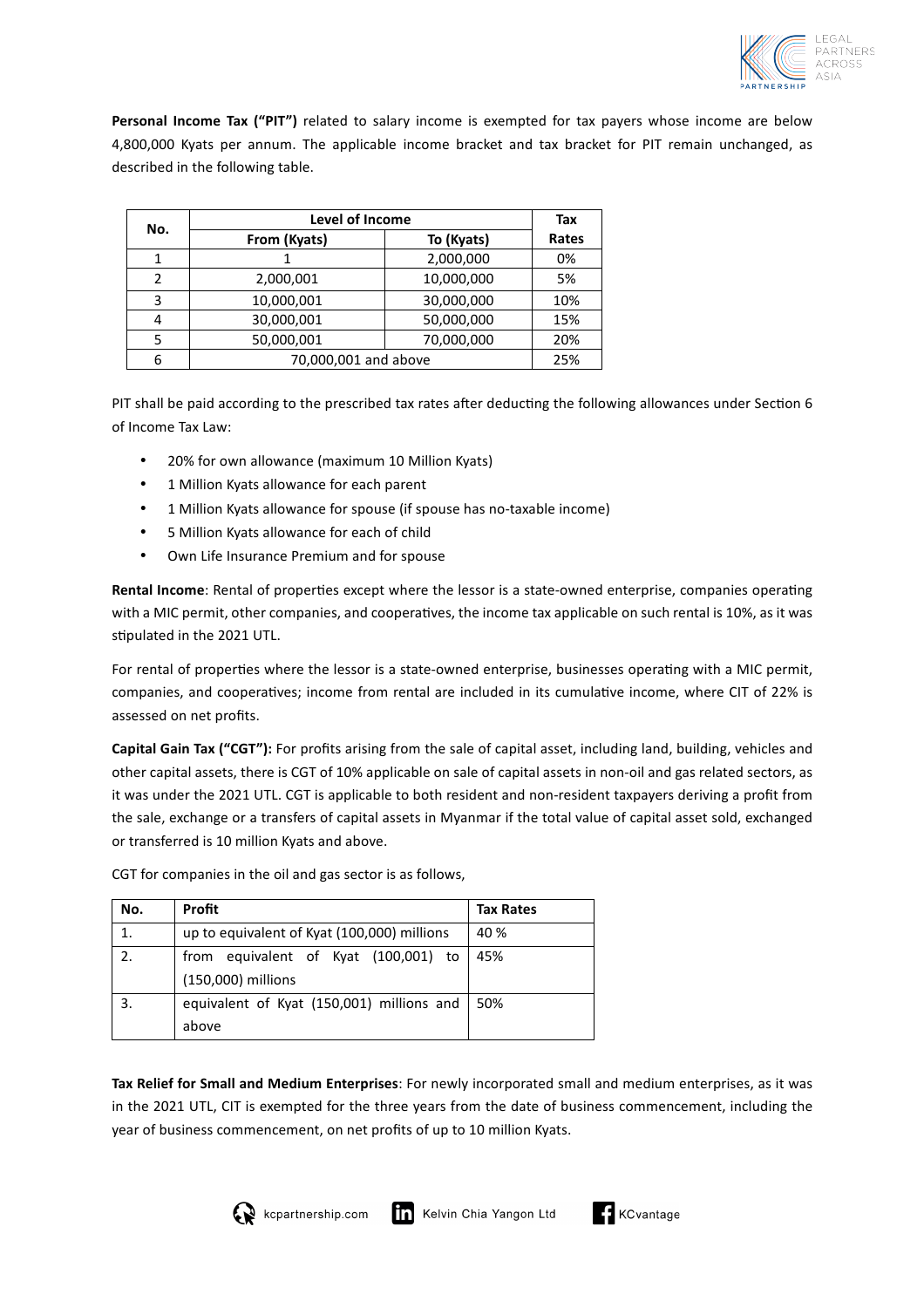

Undisclosed Source of Income: Under the 2022 UTL, the tax rate assessable on undisclosed source of income, in comparison to the tax rate assessable on undisclosed income under 2021 UTL is as follows:

|     | <b>2022 UTL</b>         |               | <b>2021 UTL</b> |                         |               |      |
|-----|-------------------------|---------------|-----------------|-------------------------|---------------|------|
| No. | <b>Income Amount</b>    |               | Tax             | <b>Income Amount</b>    |               | Tax  |
|     | From (Kyats)            | To (Kyats)    | Rates           | From (Kyats)            | To (Kyats)    | Rate |
| 1.  | 1                       | 300,000,000   | 3%              | 1                       | 100,000,000   | 3%   |
| 2.  | 300,000,001             | 600,000,000   | 5%              | 100,000,001             | 300,000,000   | 5%   |
| 3.  | 600,000,001             | 1,000,000,000 | 10%             | 300,000,001             | 1,000,000,000 | 10%  |
| 4.  | 1,000,000,001           | 3,000,000,000 | 15%             | 1,000,000,001           | 3,000,000,000 | 15%  |
| 5.  | 3,000,000,001 and above |               | 30%             | 3,000,000,001 and above |               | 30%  |

#### **Gemstones Tax**

Under the 2022 UTL, sales of gemstones will be assessed based on the higher amount between the actual sales price and the sales price as determined by the Myanmar Gemstones Enterprise. The applicable tax rates under the 2022 UTL remain unchanged from the 2021 UTL as follow:

| No. | <b>Type of Gems</b>                                                                                                                                                                                                                               | <b>Tax Rates</b> |
|-----|---------------------------------------------------------------------------------------------------------------------------------------------------------------------------------------------------------------------------------------------------|------------------|
| 1.  | Uncut jades                                                                                                                                                                                                                                       | 11 %             |
| 2.  | Rubies, sapphires, and other uncut<br>gemstones (except for diamonds and<br>emeralds)                                                                                                                                                             | 9%               |
| 3.  | Polished jades, rubies, sapphires, and other<br>gemstones (except for diamonds and<br>emeralds). Also, polished jewelry in which<br>jades, rubies, sapphires, and other valuable<br>gemstones (except for diamonds and<br>emeralds) are embedded. | 5%               |
| 4.  | Items made from gemstones                                                                                                                                                                                                                         | 5%               |

$$
\textbf{G}_{\text{KCvantage}}
$$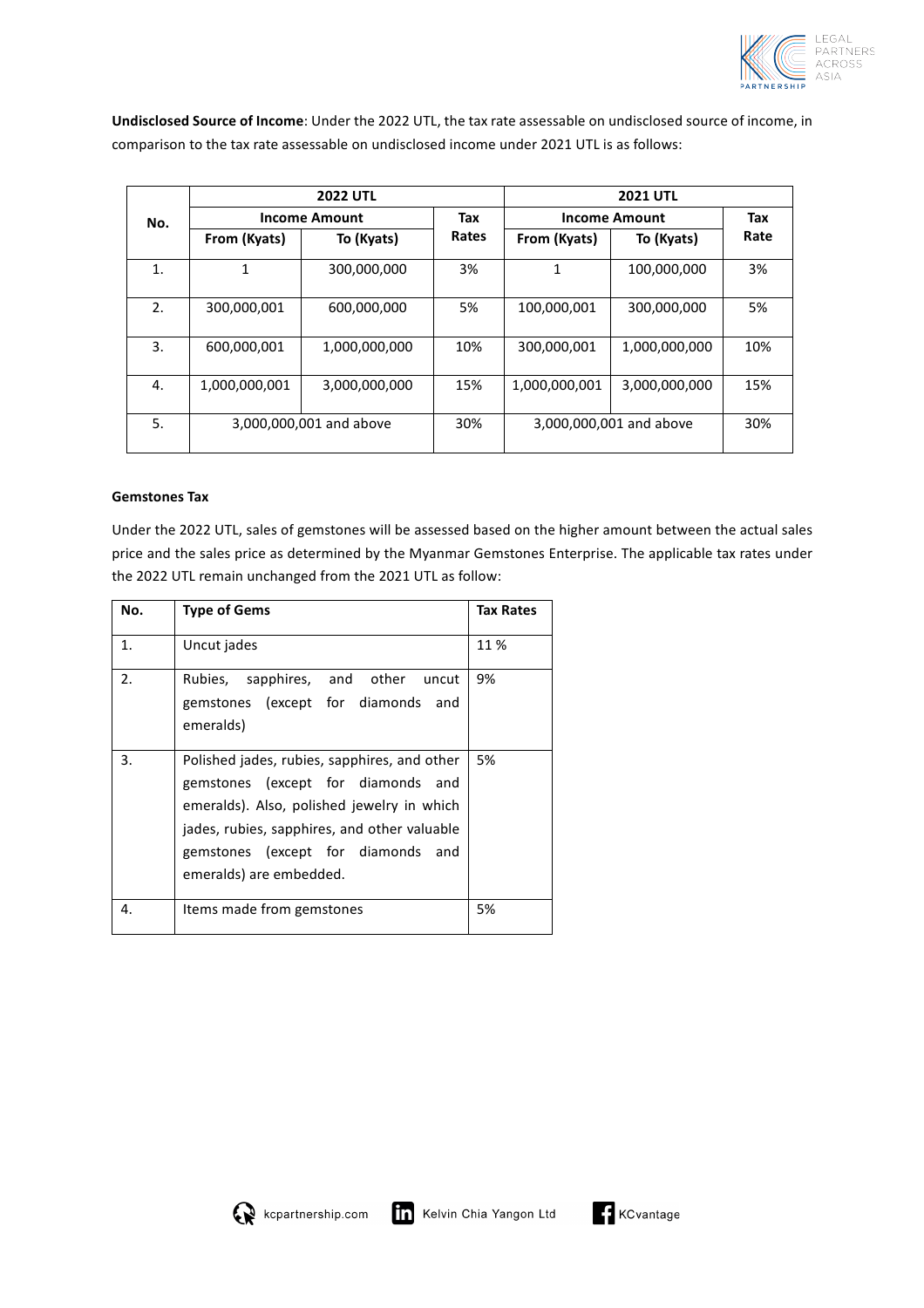

# **Central Bank of Myanmar Issues Orders Clarifying Requirements on Foreign Currency Conversion**

On 5 April 2022, the Central Bank of Myanmar ("CBM") has issued follow-on instructions, Order No. 5/2022 and Order No. 6/2022 clarifying the foreign currency notification and order issued on 3 April 2022.

The Order No. 5/2022 of the CBM specifies that the accounts of the Union Ministries are exempted from the conversion requirements under the previous Order of 3 April 2022. Based on the text of the Order No. 5/2022, only accounts of Union Ministries are exempted; state-owned economic enterprises appear not to be exempted.

The Order No. 6/2022 of the CBM clarifies the requirement to exchange foreign exchange, as follows:

- For export earnings received: the Bank with Authorized Dealer License ("AD Bank") is to credit the foreign currency account of the relevant company on the date of the receipt of the export earning, then the AD Bank is to purchase the export earning fund received at the exchange rate specified by the CBM and credit the Kyat account of the relevant company,
- For income from services: the AD Bank is to credit the foreign currency account of the relevant company or individual on the date of the receipt, and the AD Bank is to purchase the received foreign currency from the company or individual at the rate specified by the CBM, and credit the Kyat account of the relevant company or individual,
- For funds related to investment: except for foreign currency exempted by the Foreign Exchange Supervisory Committee, to credit the foreign currency account of the company on the date of the receipt, the AD Bank is to purchase the foreign currency received at the rate specified by the CBM, and to deposit the Kyat account of the relevant company,
- For offshore loans related to investment: AD Bank is to assess whether the CBM's approval in accordance with the Foreign Exchange Management Law (the "FEML") and the Foreign Exchange Management Rules (the "FEMR") has been obtained. If such approval has been obtained, except for foreign currency as exempted by the Foreign Exchange Supervisory Committee, to credit such foreign currency amount into account of the relevant company on the date of the receipt, and on the same date the amount is credited into the foreign currency account of the relevant company, the AD Bank is to purchase the credited foreign currency amount at the rate specified by the CBM and deposit the Kyat account of the relevant company,
- For one-sided transfers (these generally cover gifts, donations, maintenance fees, inheritance, receipts from transfer from estate, and other allowance or aid other than aid or allowance approved by the Union Government as stipulated under the FEMR): AD Bank is to confirm whether the approval of the CBM has been obtained in accordance with the FEMR Sections 54 and 55, and to credit the account of the relevant company on the date of the receipt, and on the date the amount is credited into the foreign currency account of the relevant company, the AD Bank is to purchase the credited foreign currency amount at the rate specified by the CBM and deposit the Kyat account of the relevant company.

For outbound transfers by internal residents, in accordance with Notification No. 12/2022, approval of the Foreign Exchange Supervisory Committee is required. Thus, for all outbound transfers, including the following,



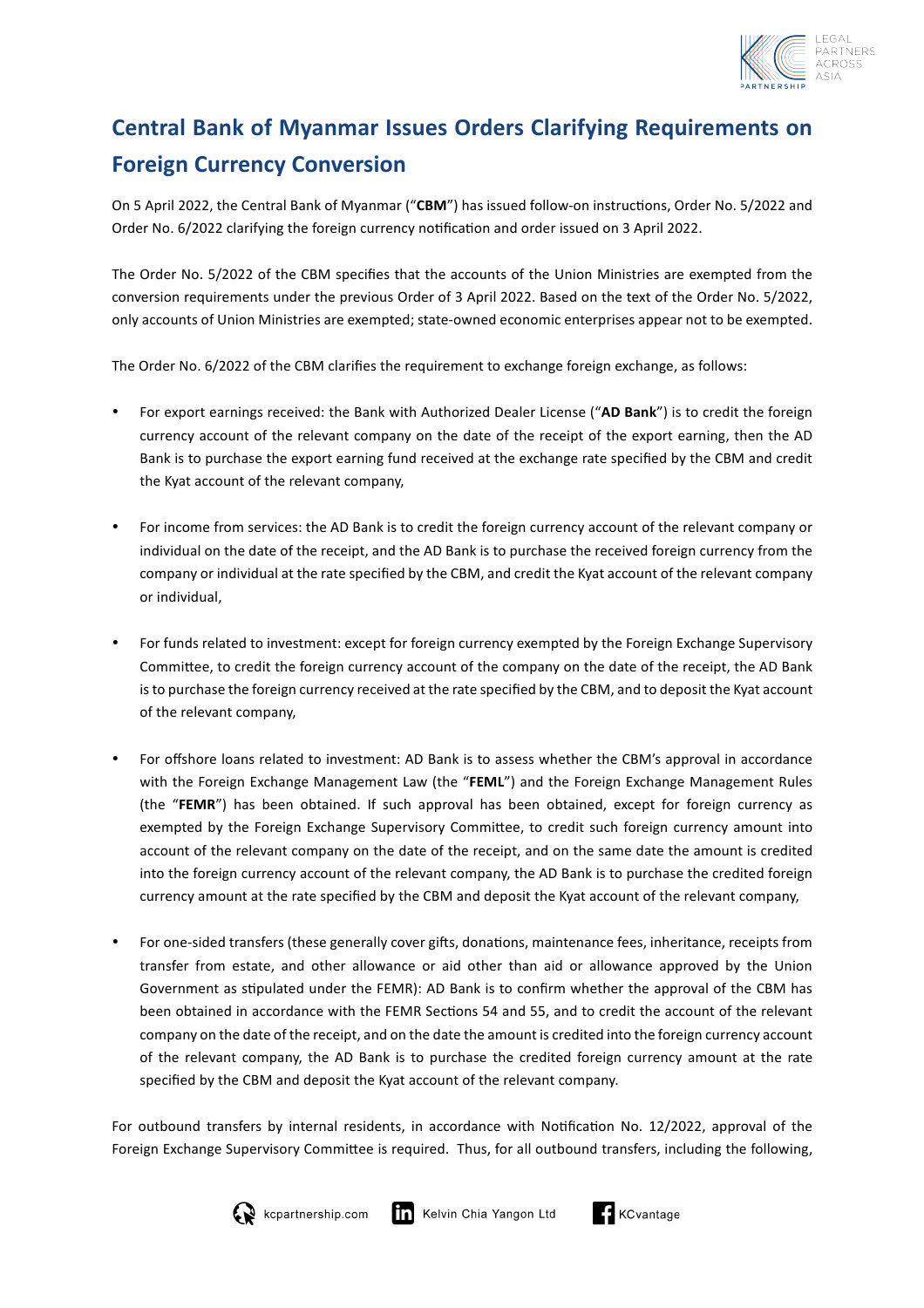

the AD Banks are to assess whether they are in compliance with the FEML and FEMR and to seek the approval of the Foreign Exchange Supervisory Committee:

- Payments for imports (including advance payments)
- Payments for services and other expenses,
- Payment of dividends and repatriation of invested capital,
- Transfers for investment abroad,
- Repayment of offshore loans' principal and interest,
- Payments related to transfer of expenses for foreign trips, medical treatment, schooling charges and examination fees, attending conferences and workshops, living expenses for external residential family members up to USD 10,000 or equivalent foreign currency as specified in Section 27 of FEMR.

After obtaining the approval of the Foreign Exchange Supervisory Committee for such outbound transfers, in accordance with the Order No. 6/2022, the AD Bank shall sell the foreign currency to the internal resident for the purpose of the transfer at the rate specified by the CBM, and may collect a service fee of 3 Myanmar Kyats per 1 US Dollar.

Note that this newsletter does not constitute legal advice and reliance should not be placed on its contents. KCY does not accept or incur any liability in respect of any statements made in this newsletter.



$$
\bigcap_{i=1}^{n} \textsf{KCvantage}
$$